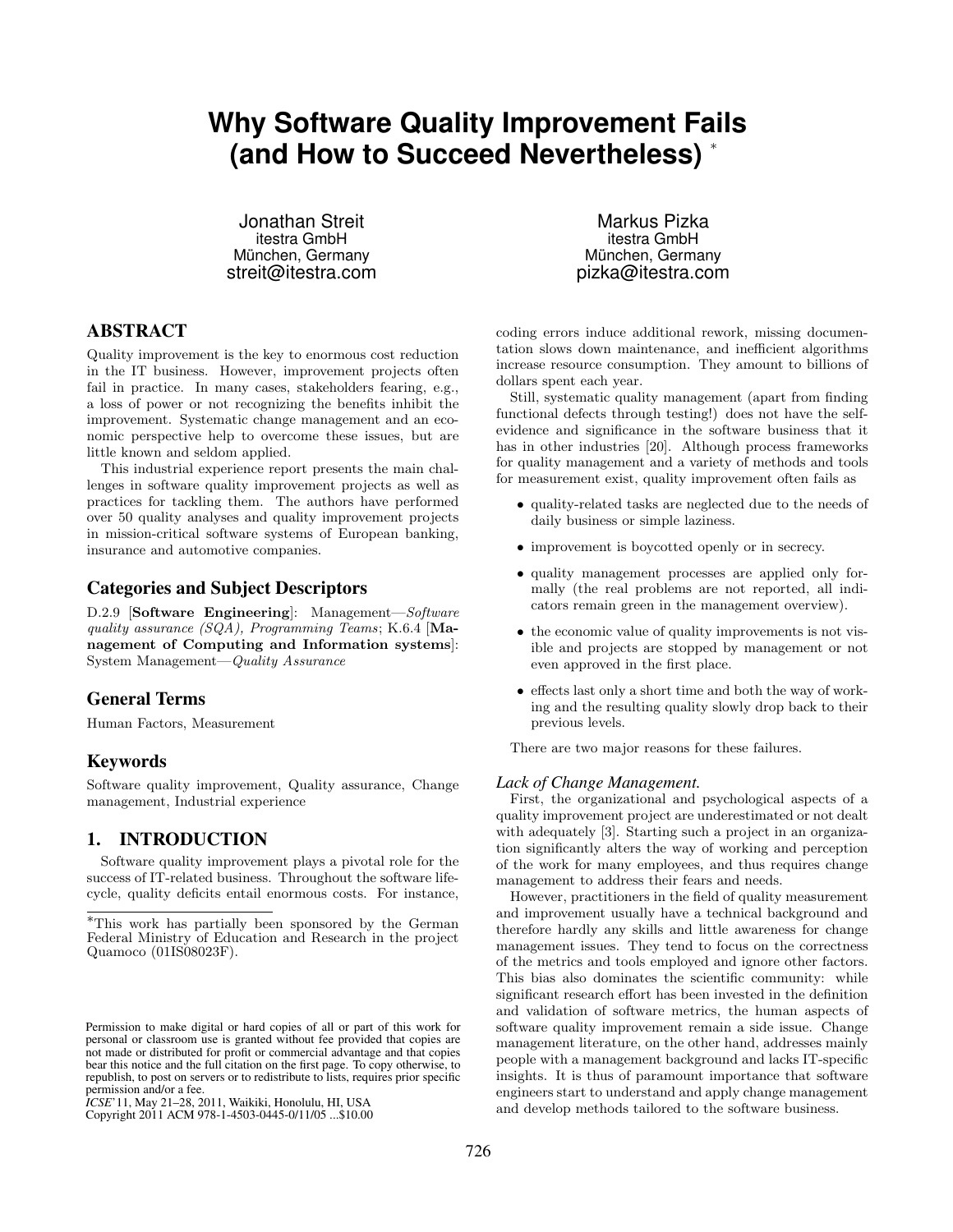

Figure 1: Phases of a quality improvement project

#### *Economic Perspective.*

A second reason for failure is ignorance of the economic reality. A quality improvement project requires investment and therefore must be able to produce and provide evidence of monetary benefits. Otherwise, it will not survive. Unfortunately, economic thinking is—similar to change management knowledge—rare in the software community.

#### 1.1 Industrial Experience

itestra GmbH is an independent consulting company in the field of software analysis, optimization and modernization. The authors have performed over 50 quality analyses and quality improvement projects in mission-critical software systems of European companies, some of them among the Fortune 500. Presented with the analysis results, system owners have in many cases invested in quality improvement projects—in contrast to the popular belief that quality and reengineering do not receive funds. The results achieved include CPU time reduction of 30% to 80% (with similar savings in hardware and licence cost) and removal of up to 30% of unused code. See section 6 for details.

#### 1.2 Scope

This paper presents the main challenges in software quality improvement projects as well as practices for tackling them. It applies both to one-time quality assessments and to continuous improvement in a development organization (see figure 1). The focus is put on issues specific to software quality and excludes generic change management advice. Design and introduction of processes for quality management, such as included for instance in CMMi [18], are not considered in this paper either. Extensive literature on both fields exists (see section 2) and is recommended for the implementation of a quality improvement project.

# 1.3 Outline

The remainder of this document is organized as follows. Related work is listed in section 2. The next sections describe the relevant stakeholder groups (3), common attitudes and fears that occur within those groups (4.1) and their reactions (4.2) as well as shortcomings within the quality improvement project itself that endanger its success (4.3). Section 5 provides approaches for dealing with those challenges. Finally, field experiences with the proposed best practices are reported in section 6.

## 2. RELATED WORK

Methods and standards for software quality measurement, such as the ISO 9126 [1] or PSM [13] focus on technical issues and the validity of the proposed metrics. Experience reports on software measurement that consider stakeholders' reaction, such as [6], are scarce.

In the field of *software process improvement (SPI)*, a variety of process frameworks and maturity models such as CMMi [18] or ISO9000 [2] and improvement paradigms such as GQM [4] and Lean [17, 21] exist. Corresponding guidebooks [5, 7, 9, 19] are available and do provide some concrete advice regarding human issues. Nevertheless, a systematic analysis of the relevant stakeholder groups with their attitudes and fears and the challenges arising out of them is usually missing.

The dynamics of change projects in general have been thoroughly analyzed in change management literature [10, 11]. Many of these findings and best practices also apply to software quality improvement projects, for instance the importance of developing and communicating an attractive vision for the project. However, as most recommendations are rather generic, they require additional effort and experience on the part of the individual implementing them and miss out important details specific to software organizations and software quality.

# 3. STAKEHOLDERS

In the following we characterize the relevant main stakeholder groups. Obviously, this classification and the attitudes attributed to each group are a strong generalization and both individuals and organizations may well deviate from it.

## 3.1 Senior Manager

Organizational role. The primary task of senior management is to ensure the long-term vitality of the organization (rather than short-term project and contractual concerns and pressures) [18].

General attitude towards quality improvement. Quality is an important issue for senior managers, as they are aware of the economic impact of quality deficits. They are, in many cases, the initiator and sponsor of a quality improvement project and their support is crucial for its success.

In some cases, a manager already has an opinion (e.g., one software system is to be replaced). Their goal in the quality improvement project is receiving confirmation from an independent expert or having an external party to announce unpleasant truths.

Knowledge and skills. Senior managers are accustomed to an economic, high-level perspective that summarizes data on lower levels using KPI. Contrary to popular belief, senior managers often have a good understanding of technical issues. They do see the significance and impact for the business, even if they cannot capture all details. Their decisions may however be influenced by opinions and data from the staff on which they rely.

## 3.2 Quality Assurance Manager

Organizational role. Quality assurance managers are responsible for defining the quality assurance processes and guidelines of an organization and monitor adherence.

Quality assurance managers often have a weak position in their organization, because they are outside the standard hierarchies. In some cases they only have an advisory function. In other cases they do control company-wide compulsory standards, but still do not have influence on budgets or the right to issue direct instructions. In many organizations, quality assurance managers have a reputation of complicating other peoples' work through additional requirements and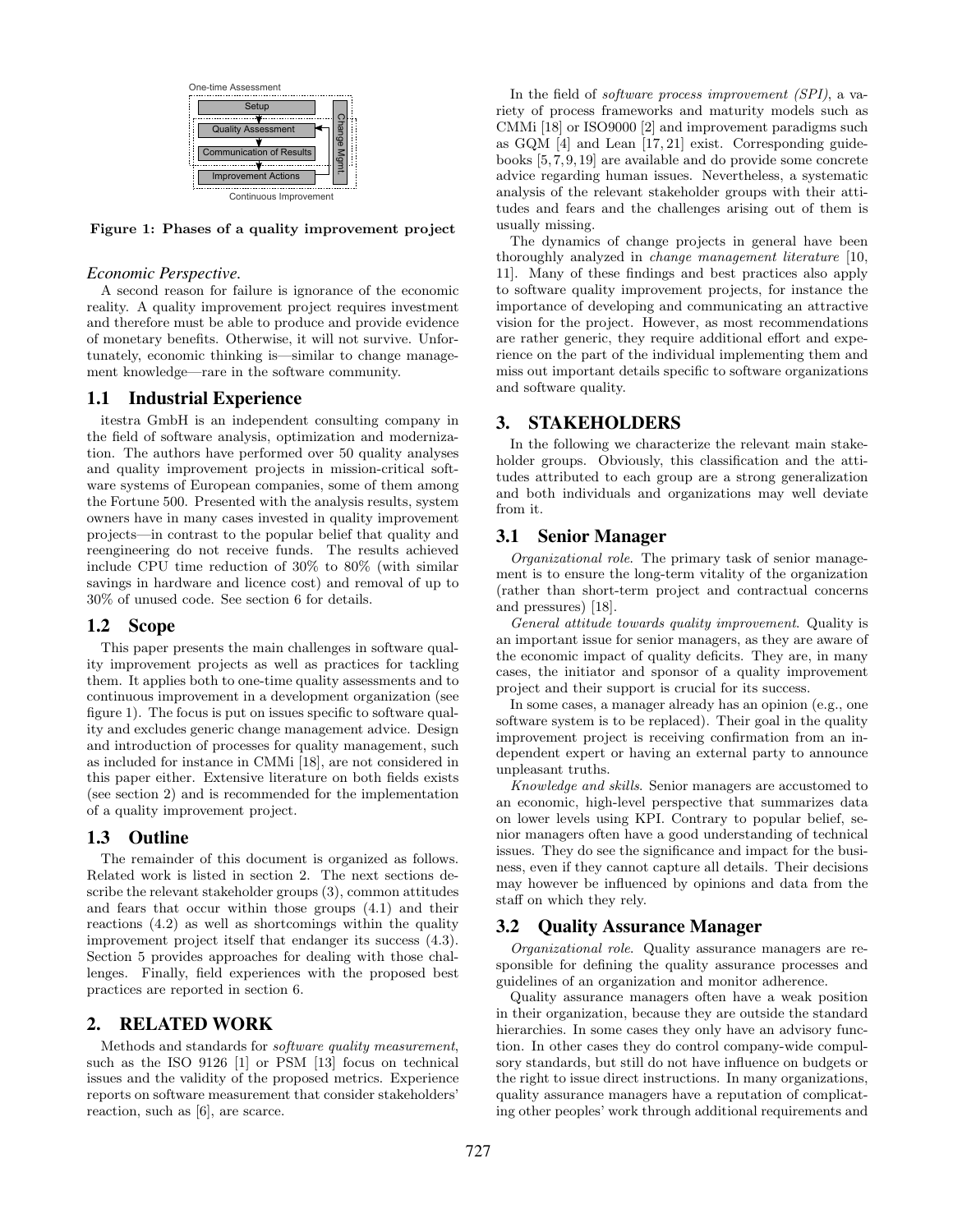processes to be followed. The benefit of these processes is not acknowledged.

General attitude towards quality improvement. Quality assurance managers are usually easy to convince of a quality improvement project and its use. However, their approval is only a minor success factor.

Knowledge and skills. Quality assurance managers usually have a good understanding of the technical side of software quality, but sometimes lack the economical perspective and change management skills to achieve an enduring improvement.

# 3.3 Project Leader

Organizational role. Project leaders are responsible for the development, maintenance or operation of a software system and direct a development team. In most cases project leaders find themselves in a "sandwich" position: they are given instructions by their managers, and have themselves the task to sell and enforce them within their team.

General attitude towards quality improvement. Project leaders are focused on the success of their project. Time and budget pressure and (often urgent) customer requirements have a strong influence on their decisions.

Many believe that quality is in competition with those constraints (the so-called magic triangle of time, budget and quality) and give it a rather low priority, although quality problems can quickly compromise schedules and dramatically increase costs.

Other project leaders recognize the value of quality measurement and quality improvements. Even for them, however, it is sometimes difficult to incorporate the necessary tasks because of inflexible project and budget plans that force them to postpone quality-related tasks until they can be incorporated into a larger development task.

Knowledge and skills. Many project leaders started as developers and have acquired project management skills from practical experience and some additional training. Not all are familiar with management tools such as using KPI.

# 3.4 Development Team

Organizational role. The development team is doing the actual development, maintenance or operation work.

General attitude towards quality improvement. While some quality-related tasks, such as documentation or removal of guideline violations are considered a burden, many developers do feel pride for their work and intend to produce quality software. Their attempts to get management approval for, e.g., a larger refactoring however often fail.

An explicit quality improvement project is usually initiated by management, not by the developers. They are rather skeptical towards measurement, feel observed by it and consider it additional effort that does not provide them with new insights.

Knowledge and skills. A significant amount of developers does not have a degree or a similar higher education in computer science. A deeper understanding of software design principles or software metrics can therefore not be taken for granted.

## 3.5 Assessor

The assessor performs the quality assessment, communicates its results and recommends actions.

Organizational role. In most cases external consultants or quality assurance managers take the assessor's role.

General attitude towards quality improvement. It is the assessor's self-interest that the quality improvement project generates visible benefits, as his or her performance will be judged by it.

Knowledge and skills. Assessors usually have a good overview of technology issues. Knowledge of change management methods and software economics are less common, although they are crucial for the quality improvement project's success.

# 4. KEY CHALLENGES

# 4.1 Stakeholders' Attitudes and Fears

This section lists and explains attitudes and fears that frequently occur within the mentioned stakeholder groups. Fear is a strong stimulus for human behavior, and handling stakeholders' fears is one of the main topics in change management. Fears are not necessarily rational and legitimate, but might also stem, for instance, from missing knowledge.

#### *4.1.1 Fear of Being Rated*

The development team and/or the project leader are often scared that the quality improvement project will be used to rate their personal performance and that this might have negative consequences for them. Besides a general aversion to being criticized, employees fear increased pressure, the loss of a salary bonus or layoffs. Even a quality improvement project that attests them good performance might lead to increased pressure in the future, as it makes performance measurable and management expectations are likely to raise.

## *4.1.2 Feared Loss of Reputation*

Often, there is resistance from people who believe themselves as experts in a certain field. This may or may not be true—a long history of experience does not necessarily mean somebody has fully mastered, for instance, a certain technology. A new concept (e.g. the use of Java in the eyes of a C++ expert) may invalidate their achievements, return them to the status of novice in the new field and threaten their authority towards others. People defend even ridiculously complicated practices, just because they are familiar with them or because they bear their handwriting.

A special manifestation occurs when people are asked by their manager to give an opinion on something they do not know. In this case, many prematurely produce a negative judgment ("not relevant", "don't think this will work"). Admitting they are not familiar with the issue would damage their reputation.

## *4.1.3 The "Fortress"*

Some employees have actively "built a fortress" around a software system they are responsible for. They keep a monopoly on the knowledge and decision making, avoid to write or update documentation, claim that the system is highly critical and complex and that only they can perform maintenance tasks on it. Visible quality deficits, such as high resource consumption or manual intervention required during operation, are misinterpreted as proofs of this criticality or complexity.

The fortress is, of course, endangered by a quality improvement project, which usually involves an independent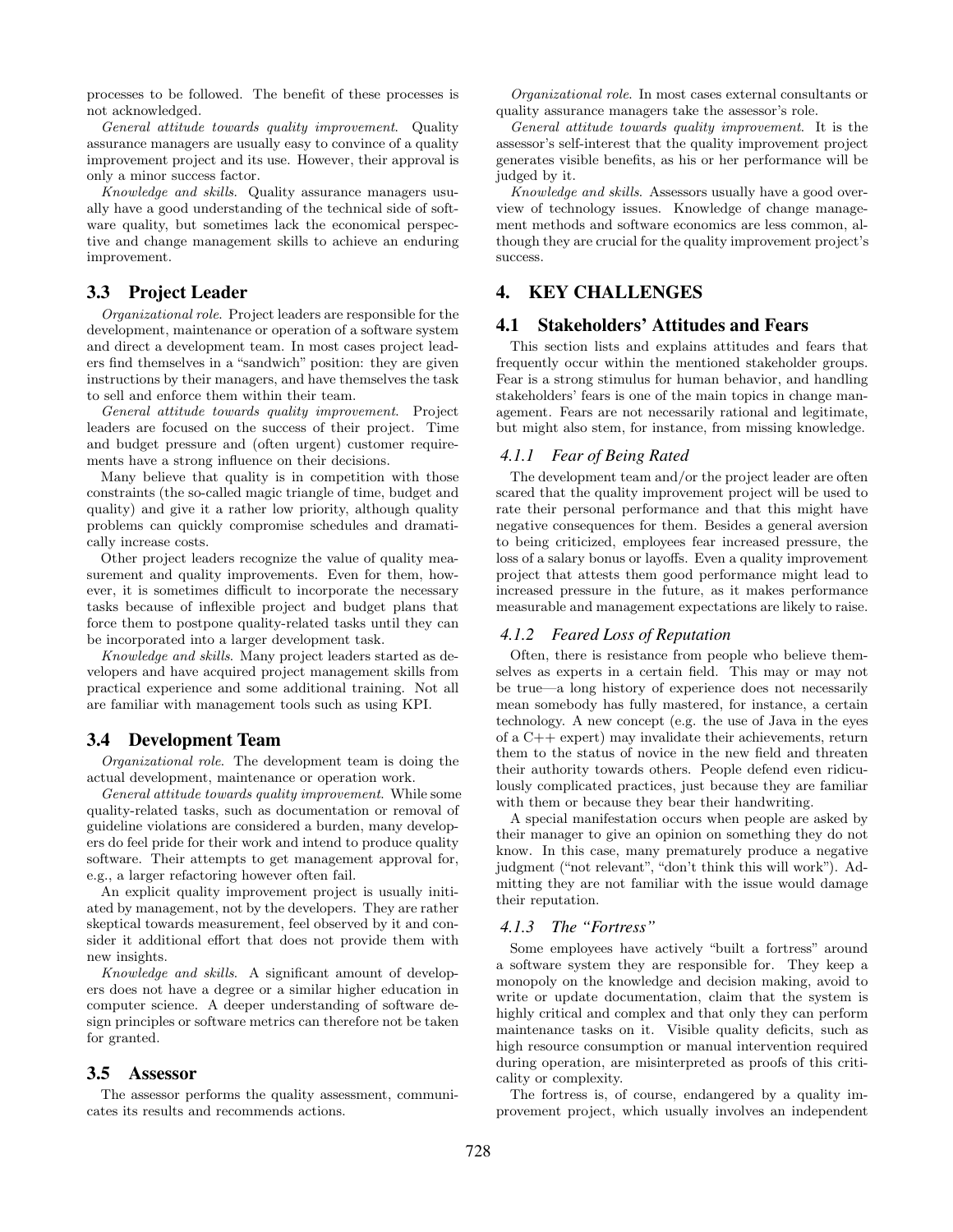assessment. This assessment might either show that problems are simply caused by low quality, or on the other hand show that the system is not as complicated as thought and thus that also other people could maintain it. Both is feared by the employee in his or her comfortable monopoly position.

#### *4.1.4 Fear of Increased Workload*

The development team and/or project leader often consider the quality improvement project a burden because of the additional work they expect from it. Additional tasks range from data collection, the analysis of measurement results, the identification of false positives and the removal of quality defects to the need to defend one's work against "bad" evaluations or to work with more accuracy in the future.

#### *4.1.5 Idleness*

Change in general is likely to meet skepticism from a large group of the population. From a very local point of view, change implies (in the beginning) additional effort and stress, and many people try to avoid that.

The more established a routine is, the stronger will be the reluctance to change it. Therefore, resistance is often particularly strong from people who have worked at the same company, in the same project or with the same technology for a long time.

#### *4.1.6 Lack of Trust in Assessment*

The development team and/or the project leader often do not believe that their performance is measured in an appropriate and correct way. Frequent critics include:

- An outside person can never understand all details of the system. Often, the context and its requirements to the system are claimed to be unique.
- The assessors lack a thorough knowledge of the technologies used and therefore cannot understand the system. This argument is usually put forward in the context of legacy technologies, such as COBOL or PL1 programs, but may also be used in other enclosed communities such as ABAP/SAP <sup>R</sup> development.
- Automated measurement cannot consider all relevant aspects. A counter-example where the metric measures wrongly is always found.
- Code or document inspections can only cover a small part and thus produce a rather random result.

## *4.1.7 Lack of Understanding*

Many quality problems and/or metrics are not understood by all stakeholders due to a lack of knowledge, capacitation or thorough explanation.

For instance, [6] describes the difficulties explaining the negative aspects of global variables to COBOL programmers (who have never experienced the advantages of working with local variables and take global variables for the normal and only concept).

As a consequence such quality problems may, when indicated by an analysis tool, even be considered false positives. For instance, advanced cases of automated data flow tracing are difficult to understand and verify manually, even for experienced users.

## *4.1.8 Inability to Correct or Do Better*

Stakeholders not knowing how to deal with a problem may deny the existence of the problem resp. the fact that a particular finding constitutes a problem.

For instance, the authors have repeatedly been told that certain code clones were legitimate because of "clones in the business domain". The individuals claiming this were obviously unable—for a lack of skill or training—to develop a parameterized design that served both use cases, and thus repudiated the criticism.

## *4.1.9 Focus on Unimportant Quality Aspects*

When thinking about quality, developers are sometimes focused on rather unimportant quality aspects, while neglecting crucial other issues.

For instance, they proudly design a very generic, parameterizable, layered software architecture in order to increase flexibility at a point where no flexibility is needed. At the same time they neglect the fact that this architecture is larger and thus more costly to maintain.

## 4.2 Stakeholders' Reactions

This section describes the reactions that occur as result of the attitudes and fears explained above. These reactions endanger the success of a quality improvement project.

#### *4.2.1 Silent Boycott*

One of the most frequent reactions to a quality improvement project is to let it "starve" without openly boycotting it. Data that should be provided regularly or even proactively are delivered only upon request; forms are filled in minimalistically, such as ending all code reviews with "OK".

A quality improvement project fed with too much invalid data will not be able to produce valuable insights. This strengthens critics even more.

## *4.2.2 The Inerrable Expert*

People who have worked with a certain system or technology for a long time often consider themselves experts in the field and are regarded as such by others. When an analysis of their code is announced, they usually respond that such a project is completely futile as everything is already in optimal condition. The assessment however reveals major improvement potential: the so-called experts have accumulated a lot of detail knowledge but lack a broader view and have not followed the newer developments.

For instance, COBOL programmers often claim that their programs are highly optimized for performance. However, this optimization is based on special coding patterns or assembler code. Efficient algorithms and data structures such as hash maps still allow significant speedup, but are unknown to most COBOL experts.

#### *4.2.3 Putting Forward Mock Reasons*

People fearing changes will often put forward reasons that seem technical issues, but that in reality are mock reasons to avoid the change.

For instance, a development team fearing an assessment claimed that their system handled highly confidential data, and that therefore the source code could not be given to an external party for assessment. However, confidentiality was only required for the data, not the code handling it.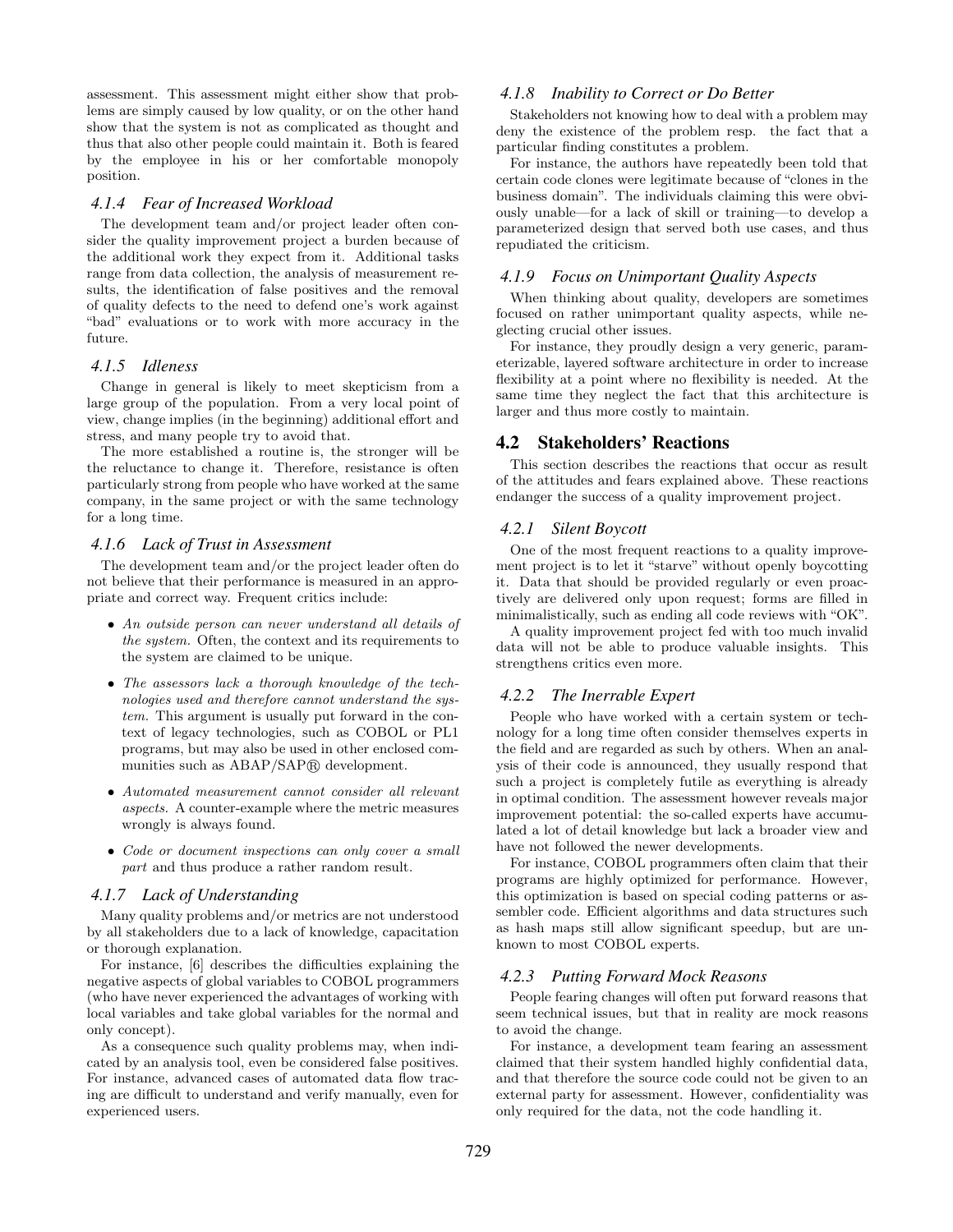Fixed release plans, while constituting a valid constraint in some cases, are also frequently used as a mock reason: quality improvements can supposedly not be implemented or deployed because developers or testers are occupied with functional changes, or because the correctness of a near release is claimed to be threatened by additional modifications. At the same time, quality improvements are postponed until functional changes are due in a component in order to save testing effort.

#### *4.2.4 Adaption to a Metric*

People usually adapt their way of working when they are monitored for a longer time and these measurements have consequences. This is perfectly normal and rational behavior. However, it may lead to the development team and/or the project leader concentrating on the particular aspects that are being measured, and neglecting or even sacrificing others that also are important but not captured by a metric.

For instance, a development team stopped the use of "TO-DO" markers when code was being searched for these markers by an automated metric. Instead, they started using other words to mark open issues. The actual goal, to measure and reduce the number of open issues, was not achieved.

This effect is particularly strong when there is a reward or punishment directly connected to the measurement.

#### *4.2.5 Denying an Assessment's Value*

After a quality analysis has been performed by external assessors, people from within the team sometimes doubt or deny that the analysis has produced insights that were not known before or could not have been achieved without external help.

Indeed, the team usually experiences many of the prevailing quality problems in their daily work. However, they seldom find a way to systematically tackle them and back down to resignation and sarcasm. An external assessment is needed to explicitly name the problems as such and to provide objective data and an action plan for improvement.

## 4.3 The Quality Improvement Project Itself

This section describes frequent shortcomings in the realization of the quality improvement project itself.

## *4.3.1 Missing Business Case*

The lack of a business case for quality improvement is one of the most severe and at the same time most frequent shortcomings. Proposed actions are claimed to "improve maintainability" or "avoid defects", but an estimate of how much effort resp. money they will save is not provided (and believed to be impossible to calculate). At the same time, the cost of quality improvement actions is easily visible. Both project leaders and senior managers therefore often decide against suggested actions.

Some quality improvement projects not only fail to point out their economic value, but simply do not provide one. For instance, they produce documentation that is not used and maintained by the developers.

#### *4.3.2 Too Many False Positives*

Automated tools that search code for quality deficits often report a large number of false positives, at least if not configured appropriately. If results are shown to a team at this stage, this will dramatically reduce their trust in the analysis as a whole (see 4.1.6). Furthermore, false positives increase the cost of quality defect removal, as all findings have to be analyzed first.

[6] suggests a false positive rate of less than 20% in order for a tool to be usable in practice—a threshold that requires quite some adaption and configuration with many tools.

#### *4.3.3 Too Much Data*

Often, too many findings or measurement results are presented at the same time and without a clear purpose. As a consequence people will have difficulty identifying the important results and drawing conclusions. They quickly become annoyed by what they perceive a uniform mass of data. The same may happen in a continuous measurement program when data is reported too often [5].

## *4.3.4 Self-Confidence of Assessors*

The individuals who assess the quality of a software system they do not know need strong self-confidence. In a rather short time they have to get both an overview of the system and insights into important details. They have to generalize and extrapolate, to decide where to dig into and what to neglect, and to draw conclusions from insecure or partial information. At the same time, the development team will often doubt their ability to produce valid results (see 4.1.6). All this may give the assessor, in particular novices, the feeling that they cannot perform their task adequately. They may be tempted to adopt developers' views (who claim to be experts for their system) without sufficiently challenging them.

## 5. BEST PRACTICES

This section presents well-proven best practices that help to overcome the above challenges and thus to ensure the success of quality improvement. Best practices are categorized by the project phase in which to apply them (see figure 1).

## 5.1 Setup

The following best practices should be considered when planning a quality improvement project.

## *5.1.1 Provide a Business Case*

A quality improvement project must be able to explain and quantify its cost and benefits as well as the duration after which a positive return on investment (ROI) is expected. Estimates should be used where no exact figures are available.

# *5.1.2 Obtain Management Support*

Support from senior management is crucial for the success of any change project. This includes not only the budget and a general commitment that the project is wanted, but also the readiness to draw consequences from the results and take action—potentially against resistances in the organization.

The necessary investment and support, duration and implications of a quality improvement project should be explained to the sponsor very clearly from the beginning on. If the sponsor is not willing to bear this full effort, the project cannot be successful anyway.

#### *5.1.3 Set Common Goals*

Defining the goals of a quality improvement project together with all stakeholders and assigning everybody a task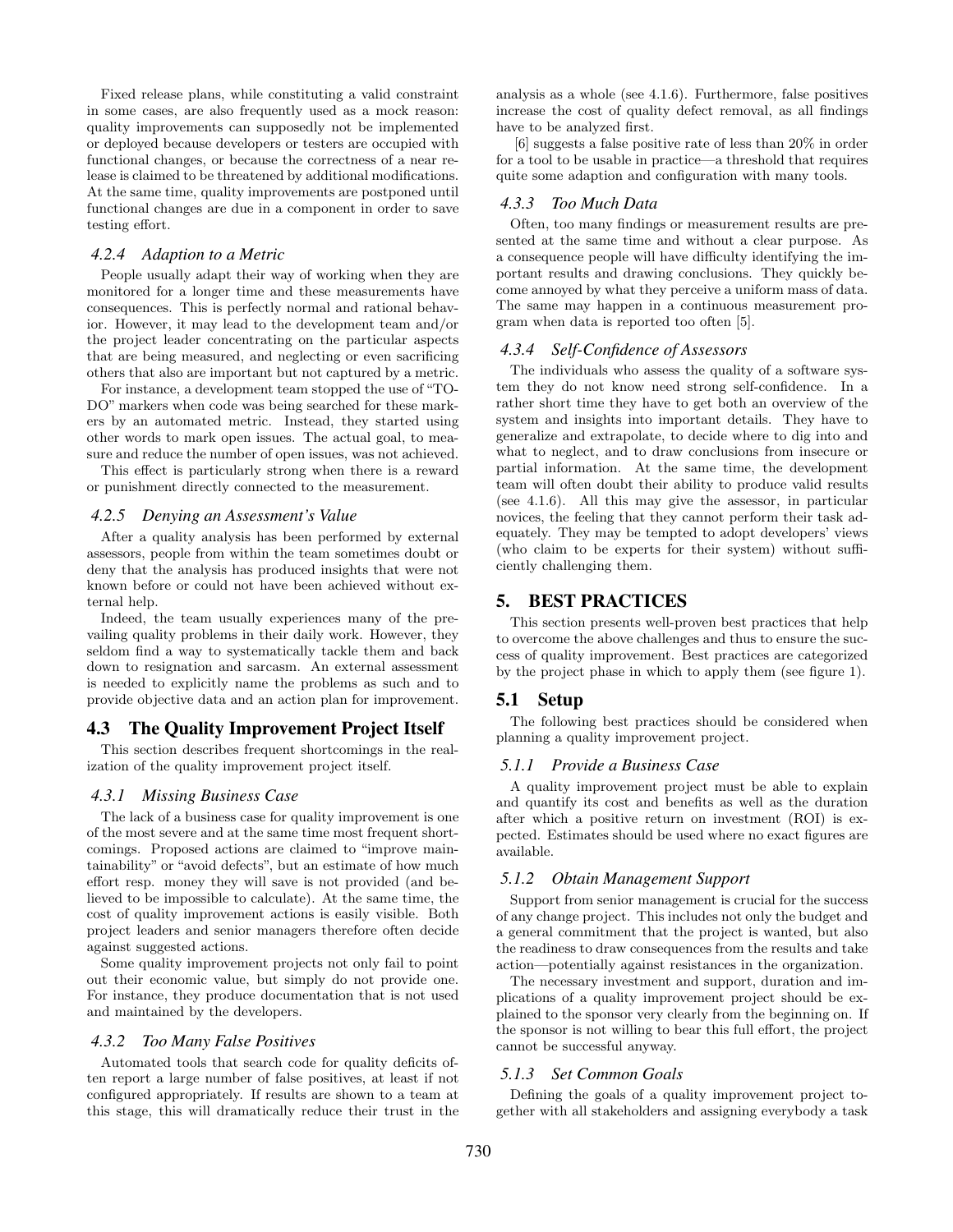makes people feel involved. As a consequence, they will show less resistance and more dedication than for "somebody else's" project. It helps when management and project leader introduce and explain the quality improvement project in front of their team (in contrast to an external assessor doing so). Thereby they show their commitment in public and will back down less easily during the project.

## *5.1.4 Respect the Context*

The context of a quality improvement project may differ from one company or situation to another and should be respected when planning the project. For instance, team cultures may vary from a tight control of developers to a very trustful atmosphere. In the first case, developers are more likely to adapt their behavior to a metric and more attention has to be paid to this issue, while in the second case developers might take too much monitoring as an insult.

# *5.1.5 Respect Employees' Privacy*

Data that can be used to rate individual performance should be collected very carefully, if at all. It should be investigated beforehand whether an approval from employees' representatives is required.

[19] suggests, as a reaction to the need for privacy, that ownership of the measurement data should be attributed to the development team. All reporting to management is to be approved by them.

# 5.2 Contact with Stakeholders

The following best practices apply every time communication with stakeholders takes place.

## *5.2.1 A Benefit for Everyone*

Explain to all stakeholders how they can benefit from the project. If possible, this benefit should be a personal one (such as less time spent on debugging) rather than a general benefit for the company.

Note that it is necessary to analyze the motivations of each stakeholder group thoroughly, as they may run deeper than the obvious and rational. For instance, a manager responsible for a software system may consider it beneficial that the system uses a lot of CPU resources, because this implies a large budget and thus prestige for him.

# *5.2.2 Be the Developer's Friend*

The people who will be responsible for improving software quality are the developers. It is crucial that they understand and accept the analysis results and the conclusions drawn. Therefore, the assessors should try to gain their trust. The following approaches have proven to be useful:

- Helping the developers to solve problems they suffer from. For instance, the assessors may convince management to allocate time to refactorings the developers consider necessary or make a case for better equipment.
- Tackling the issues raised by the quality analysis actively and immediately, so that they are not perceived as another burden put on the developers' backs. This can be achieved, for instance, through an early improvement pilot (see 5.4.2) during which the assessors demonstrate how to deal with a problem.
- Criticizing not only problems in the code but also problems that stem from management, such as inadequate processes.
- Listening to developers' opinions and feedback and respecting them.

# *5.2.3 Look Forward, Not Back*

Many people will take negative assessment results as an offense to their work and person. It is therefore important to explain clearly and before the presentation of actual results that:

- It is to be considered normal (although not desirable) that software systems contain quality flaws. Most software development projects suffer from time pressure and changing requirements, which usually compromises quality. Also, the quality of a software system is known to degrade over time [14] if no explicit counteractions are taken.
- The goal is to improve in the future, not to blame anybody for the past. It helps to accept rationale for past decisions ("Copying code to create a variant was recommended by COBOL guidelines."), as long as the team accepts that there is a problem with it now and is willing to do differently in the future. In some cases, the developers responsible for quality flaws have left the organization anyway. The rationale provided may also point to improvement potential in the development process ("I have to copy the code when I need a variant because I do not have the access rights to modify the original in the common library.").

# 5.3 Communicating Results

The following best practices should be considered for the communication of assessment results.

# *5.3.1 Present Intermediate Results*

Separate presentations are needed for different audiences at different times.

An intermediate presentation and discussion with the development team should take place when a first set of results is available. This fulfills several purposes:

- Getting feedback on the validity of the findings. Developers may confirm the findings and provide additional information, such as further examples, the history of a problem, rationale for a certain solution or hints on deficits in the development process that lead to quality flaws. In other cases developers will disagree with the findings or the conclusions drawn. This gives the assessors the opportunity to improve or correct the analysis before presenting a final version (if the finding was wrong), or to provide a better explanation (if the developers misunderstood the problem).
- Reducing resistance. A foreign judgment seems threatening to most people and results in refusal. If people feel that their opinions have been heard and accounted for during an intermediate presentation and thus that they have contributed to the assessment, resistance is lower.
- Bringing forward criticism and resistance. Adaption to change (such as developers having to change their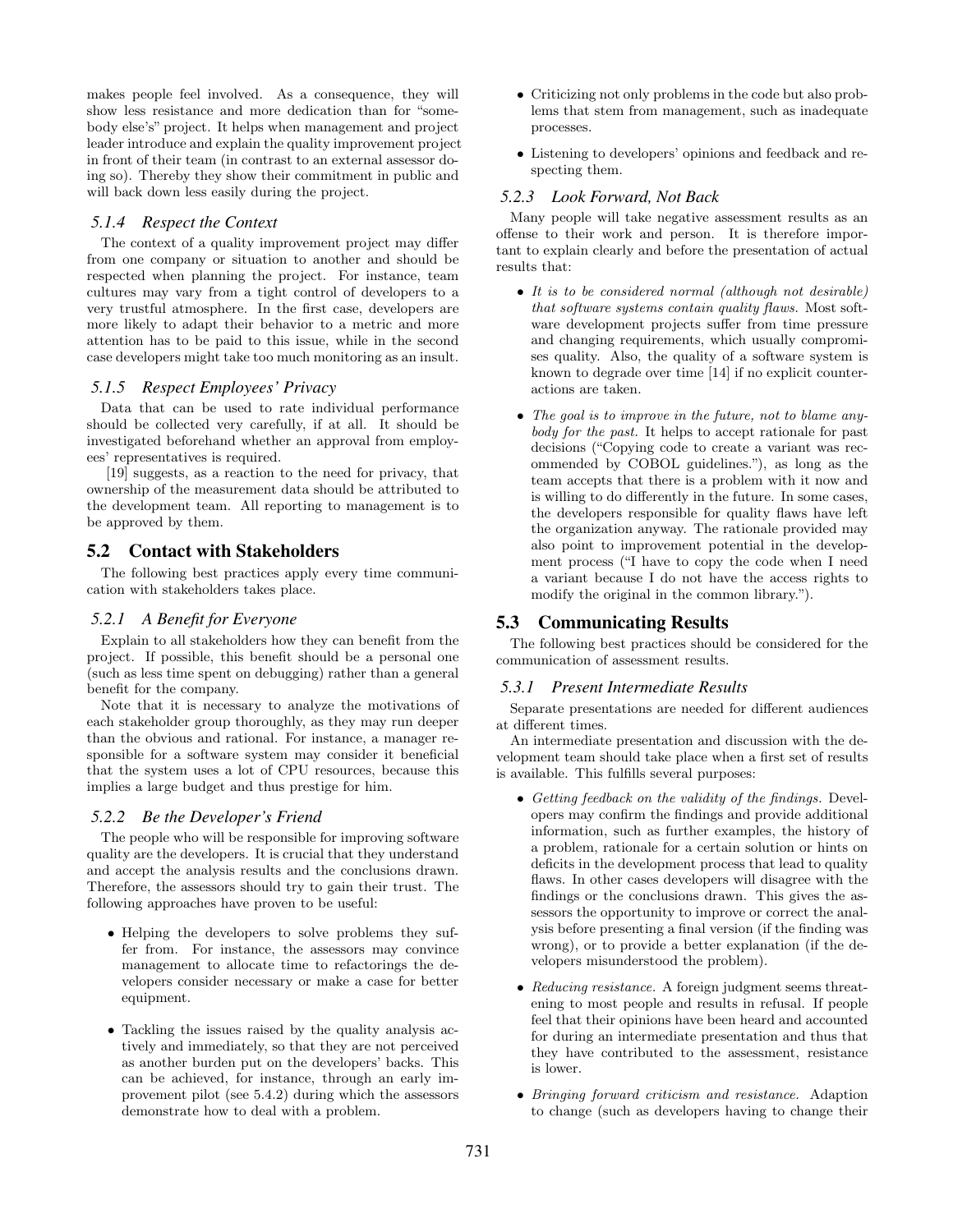way of working) usually follows a process that can be described by the five stage Kübler-Ross-cycle  $[12]$ : Denial, Anger, Bargaining, Depression and Acceptance. If developers are first confronted with results at the end of an analysis, they will be in Denial or Anger stage and thus show strong opposition at a time when management presentations and decisions about followup actions are due. This can jeopardize the success of the project. It may therefore be wise to trigger the cycle early and in a controlled way (through an intermediate presentation with the developers), so that they have overcome the Anger stage when final results are there.

A presentation and discussion with the sponsor of the project, usually a senior manager, should take place before results are spread to a broader audience. This allows to discuss implications early and prepare for company-internal struggles.

#### *5.3.2 Adapt the Argumentation to the Audience*

Different stakeholders need different ways of argumentation. For management audiences, the impact of quality deficits on costs and risks is most important. Developers will be more open to an argumentation based on technical problems that arise from quality deficits as well as the impacts on their daily work. This can be achieved by using different views of a quality model for different audiences, such as a hierarchy of cost items for management and a hierarchy of technical issues (see [16]) for the development team.

"Buzzwords" and management vocabulary, such as "ROI", should be avoided for developer audiences.

#### *5.3.3 Provide Different Levels of Detail*

Analysis results should be available on different levels of aggregation, with the topmost summary fitting on one page or slide.

A drilldown should be available, i.e., it should be possible to trace aggregated results back to the concrete findings that lead to the result. Example:

Level 1: "low" rating for maintainability

Level 2: Average module length 1021 LoC

Level 3: List of modules exceeding threshold of 500 LoC While a drilldown is crucial for gaining acceptance, experience shows that it is not used so often in later stages, when stakeholders have gained trust in the aggregated results.

## *5.3.4 Use Both Metrics and Code Samples*

Code examples significantly improve credibility, even for management audiences. They also show the team that the assessors master the programming language and technology used. Note that code samples from the actual system under scrutiny have a much bigger effect than generic examples. Metrics results, on the other hand, prove that the examples shown are not only isolated cases.

## *5.3.5 Provide Benchmarks*

The comparison to a benchmark is important because people want to know whether their results are "good" or "bad", and often cannot tell from the bare numbers.

Both the comparison with a very bad result ("You surely can do better than project X") and the comparison with the benchmark ("This is what the best achieve") can help to motivate a team.

## *5.3.6 Prepare, Filter and Highlight Data*

Data should be presented in a way that allows the audience to easily understand it and to draw conclusions. Relevant findings and critical modules should be highlighted, irrelevant ones hidden. A traffic lights color scheme allows to identify problems fast.

A good approach for finding an appropriate way of presentation is to imagine or watch different stakeholders when shown the data. If, for instance, the first thing they do is to scan the list of modules for results above a critical threshold, it might be a good idea to directly present that list in a sorted or filtered way.

#### *5.3.7 Explain the Effects*

For management presentations, it is crucial to show the economic effects of quality deficits and improvements as well as the connection to the business goals. Ideally, a case study from a similar situation and similar domain is available.

But also for the development team, the effects of quality deficits should be explained. It should be made clear that the criticized aspects are not a matter of taste or beauty, but have significant impact on operation, maintenance etc. An activity-based quality model [8] provides the necessary links. The argumentation should be supported by measurements and examples, such as the defect history for a component that is found to be difficult to understand.

#### *5.3.8 Do Not Be Smart*

As explained in 4.1.2, people do not like to be taught in their own field. Unfortunately, presenting and explaining quality deficits is exactly this. Several strategies serve to reduce resistance:

- Let people develop the interpretation by themselves. The result presentation must provide them with all necessary information and hints, but not tell them the interpretation. When they figure out the last step by themselves they will both accept and remember it better. For instance, a diagram showing a low productivity for the system analyzed and higher productivity for other systems will probably be enough for the audience to conclude that they should do better.
- Let the peers do the arguing. This is useful for dealing with people who are either very convinced of their opinion or put forward mock reasons. In both cases rational arguments brought forward by an external assessor will be of no help. Other team members, however, may manage to convince their peers. An opportunity for this is to mention the issue in a large meeting with all the team present [6].
- Let people save face. Do not prove anybody wrong in public but give them an opportunity to change their opinion and declare the correct fact or interpretation themselves.

#### *5.3.9 Provide Action Hooks*

The aim of quality measurement is quality improvement, and the findings presented should help to fix problems. In order to achieve this, a drilldown is needed that allows to trace quality ratings back to the locations of concrete deficits in the code. Furthermore, the assessment must clearly explain which actions are required to correct the flaw ("extract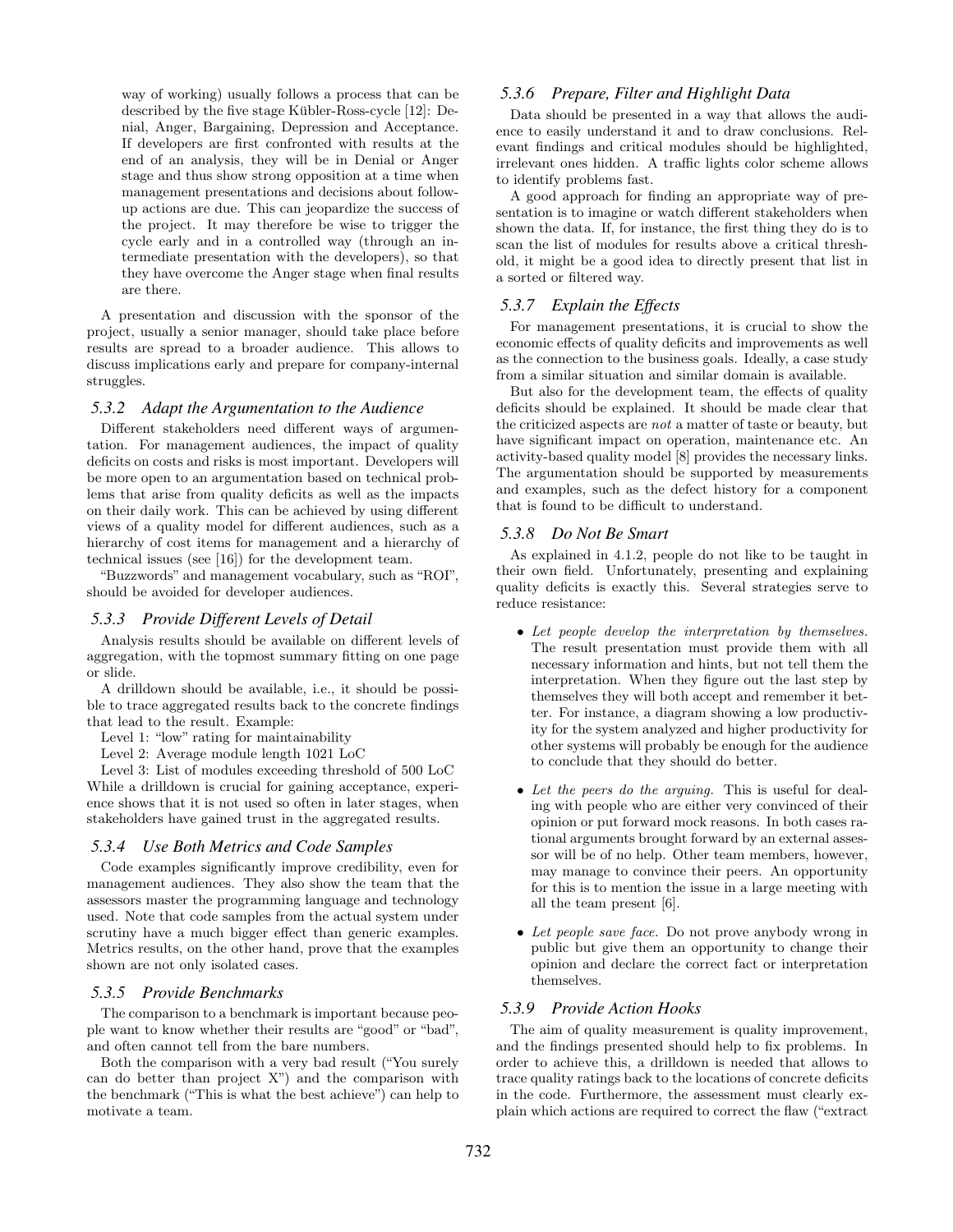blocks from oversized method", "break circular dependency by introducing an interface" etc.).

Such concrete advice improves the acceptance of automated measurement in the development team, providing the analysis directs them to places they consider critical themselves and not only entails annoying code cleaning tasks.

## *5.3.10 Prepare Answers for Frequent Questions*

The same questions and arguments are asked resp. put forward throughout different companies and contexts. An assessor who has answers, materials and counter-examples ready can immediately invalidate the critics.

For instance, the frequent doubt "Do the assessors have enough knowledge of the system and its technology" (see 4.1.6) can be countered as follows:

- Many important quality aspects, such as documentation or identifier naming, can be easily assessed without thorough knowledge of the programming language.
- The assessment will involve the developers in order to ensure that all necessary details are respected.
- It is even helpful that the assessors do not have the same background as the development team! How can you expect someone to solve a problem if they think in the same ways as the people who created it?

# 5.4 Planning Improvement Actions

The following best practices apply when planning the implementation of improvement actions.

#### *5.4.1 Schedule Action Early*

Implementation of suggested actions should begin immediately after the analysis. In order to ensure this, analysis and improvement actions should not be treated as independent issues, but as two parts of the same quality improvement project. This should be reflected in all communication and planning from the beginning on.

Starting improvement moves focus from analysis (which is usually perceived as criticizing and thus negative) to constructive action. The benefit of the implemented improvement can be skimmed off and invested in further analyses and actions. Finally, a fast implementation offers the opportunity to concretize estimates for effort and benefits.

First implementation steps can be made in the form of a pilot action, such as removing unused code in one component of a system. An iterative approach with alternating analysis and implementation increments should be used for larger projects.

#### *5.4.2 Demonstrate Improvement*

It is often a good approach to have the assessment team implement the first improvement actions themselves. This moves focus from analysis to constructive action. It proves to the stakeholders that there is actually a way to overcome the problems and that the proposed actions are feasible. In the case of resistances or a simple inability to correct the problems (see 4.1.8), it ensures that the improvements are actually implemented instead of being postponed and "starved", and thus that the quality improvement project provides an immediate value. Note however that management often (wrongly) believes their staff could correct the problems themselves and thus considers involvement of an external party unnecessary.

# 5.5 Continuous Improvement

The following best practices should be considered when introducing a continuous quality measurement and improvement program.

#### *5.5.1 Start Small*

A continuous measurement program should start with few metrics and—if possible—by reusing data that is already being collected.

## *5.5.2 Provide Enough Budget*

Enough effort should be allocated to data collection, analysis and derived action. Manual quality assurance and correction of collected data is usually needed and should be allowed for, as well as investments in easy-to-use tools and processes and their maintenance over time.

[5] recommends that the effort invested into analysis should be three times as much as the effort invested into pure data collection. Otherwise, it will not be possible to draw the right conclusions and perform the necessary actions, and thus the fruits of the measurement will not be collected. In reverse, this means that for a limited budget, the number of metrics must be adapted accordingly.

## *5.5.3 Provide Independent QA and Support*

An independent body should control that the measurement process is performed in the right way, even if at some point a development team understands the benefits and takes over responsibility.

Furthermore, [5] recommends to relieve the developers from anything except the delivery of raw data, and have a separate packaging team perform data quality assurance, correction and processing.

#### *5.5.4 Provide Fast Feedback*

A short feedback loop is essential. The easiest way to correct quality problems in a module is when the file is still open in the editor. After the file has been closed or even checked in, a modification requires more effort and is therefore less likely to be performed. After days or even weeks, a developer will have to invest additional effort in re-understanding the code. For instance, hardly any team corrects the thousands of findings indicated by the FindBugs or CheckStyle tool when run on an existing project instead of being integrated into the development environment from the beginning.

Tools that enable the developers to check some quality aspects themselves immediately, such as an integrated style checker, also allow them to correct the weaknesses before somebody else notices and thus to avoid embarrassment.

Furthermore, fast feedback shows the team that their behavior indeed makes a difference (in the good sense when results show an improvement, or in the bad sense when results show that quality continues to degrade).

#### 5.6 Relation to Challenges

The following figure 2 provides an overview of which best practice is meant to tackle which challenges.

## 6. INDUSTRIAL APPLICATION

Since 2006, the authors have applied the presented practices in quality improvement projects. As a first step of such a project, we conduct a quality analysis called Software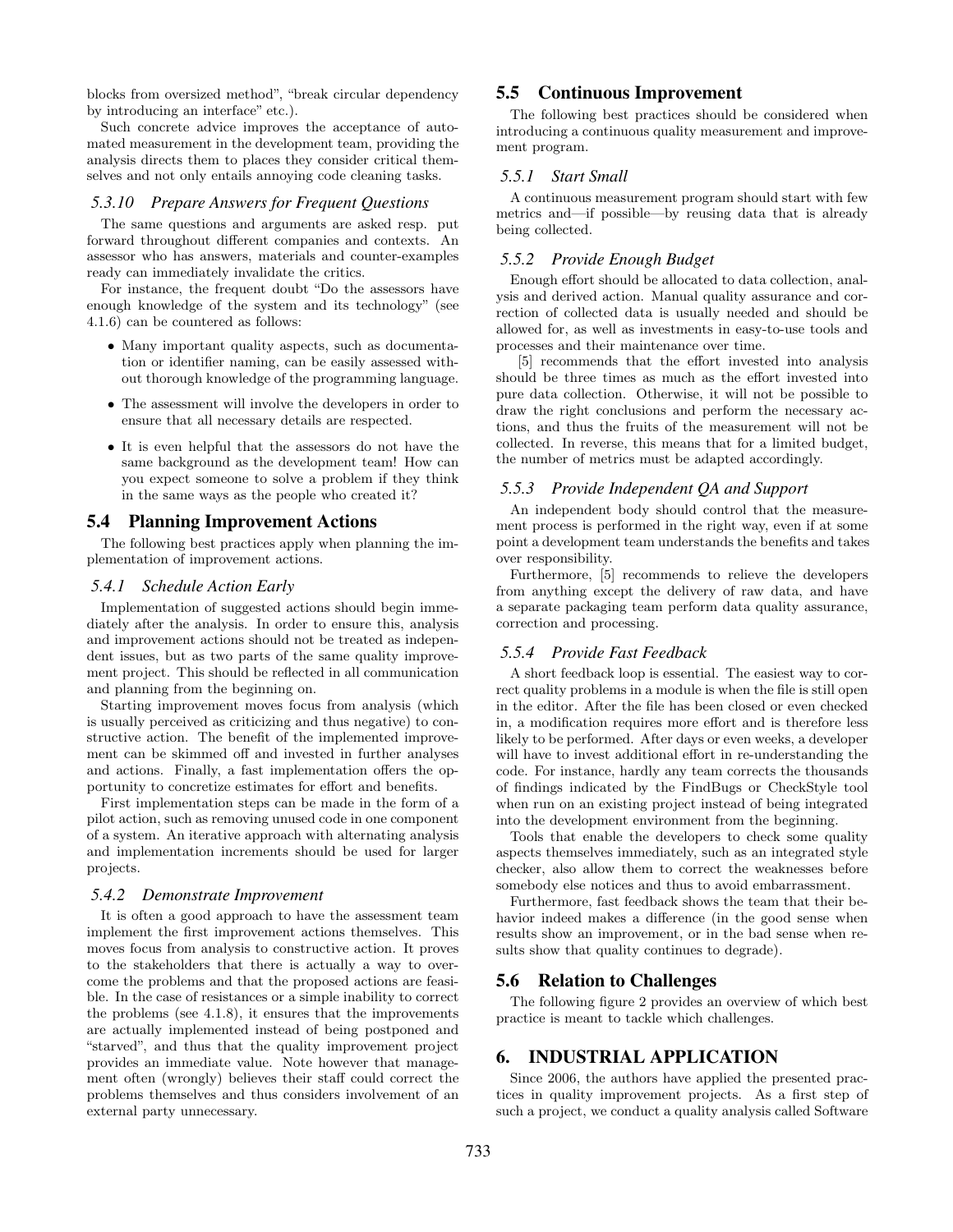| Practice<br>Best<br>Challenge        | Case<br><b>Business</b><br>$\mathfrak{a}$<br>Provide | Support<br>Obtain Management | Goals<br>Set Common | Respect the Context | Respect Employees' Privacy | Benefit for Everyone<br>₹ | Be the Developer's Friend | Look Forward, Not Back | Present Intermediate Results | Adapt the Argumentation to the Audience | Provide Different Levels of Detail | Code Samples<br>Use Both Metrics and | Benchmarks<br>Provide | and Highlight Data<br>Filter<br>Prepare, | Explain the Effects | $snart$<br>Be<br>Do Not | Provide Action Hooks | Questions<br>Answers for Frequent<br>Prepare | Schedule Action Early | Demonstrate Improvement | Start Small | Provide Enough Budget | and Support<br>Provide Independent QA | Fast Feedback<br>Provide |
|--------------------------------------|------------------------------------------------------|------------------------------|---------------------|---------------------|----------------------------|---------------------------|---------------------------|------------------------|------------------------------|-----------------------------------------|------------------------------------|--------------------------------------|-----------------------|------------------------------------------|---------------------|-------------------------|----------------------|----------------------------------------------|-----------------------|-------------------------|-------------|-----------------------|---------------------------------------|--------------------------|
| Fear of Being Rated                  |                                                      |                              |                     | $X$ X               | $\mathbf{x}$               | $\mathbf x$               | $\mathbf{x}$              | $\mathbf x$            | $X - X$                      |                                         |                                    |                                      |                       | X                                        |                     |                         |                      | X                                            |                       |                         |             |                       |                                       |                          |
| Feared Loss of Reputation            |                                                      |                              |                     | $\mathbf x$         |                            | $\mathbf x$               |                           | $\mathbf x$            |                              |                                         |                                    |                                      |                       |                                          |                     | $\mathbf x$             |                      | X                                            |                       |                         |             |                       |                                       |                          |
| The "Fortress"                       |                                                      |                              |                     | $\mathbf x$         |                            | $\mathbf x$               |                           | $\mathbf x$            |                              |                                         |                                    |                                      |                       |                                          |                     |                         |                      | X                                            |                       |                         |             |                       |                                       |                          |
| Fear of Increased Workload           | $X$ $X$ $X$                                          |                              |                     | $\mathbf{x}$        |                            | $\mathbf x$               | $\mathbf x$               |                        |                              | $\mathbf x$                             |                                    |                                      |                       |                                          | X                   |                         | X                    | $\mathbf{x}$                                 |                       | X                       | X X         |                       | $\mathbf{x}$                          |                          |
| Idleness                             |                                                      |                              |                     | $\mathbf x$         |                            | $\mathbf{x}$              | $\mathbf{x}$              |                        |                              |                                         |                                    | x x                                  |                       |                                          | $\mathbf x$         |                         | $\mathbf x$          |                                              |                       | $\mathbf x$             | $\mathbf x$ |                       | X X                                   |                          |
| Lack of Trust in Assessment          |                                                      |                              | X X                 |                     |                            |                           |                           |                        |                              | x x x                                   |                                    | $\mathbf{x}$                         |                       |                                          |                     |                         |                      | X                                            |                       | Х                       | X           |                       |                                       | X                        |
| Lack of Understanding                |                                                      |                              |                     | X                   |                            |                           |                           |                        | X                            | $\mathbf{x}$                            | x x                                |                                      |                       | X                                        | $\mathbf x$         |                         | X                    | $\mathbf{x}$                                 |                       | X                       |             |                       |                                       | X                        |
| Inability to Correct or Do Better    |                                                      |                              |                     | $\mathbf x$         |                            |                           | $\mathbf x$               |                        | X X                          |                                         |                                    | X                                    |                       |                                          |                     |                         | X X                  |                                              |                       | X                       |             |                       |                                       |                          |
| Focus on Unimportant Quality Aspects |                                                      |                              | X X                 |                     |                            |                           |                           |                        | X X                          |                                         |                                    |                                      | x x x                 |                                          |                     |                         |                      | X                                            |                       | X                       |             |                       |                                       |                          |
| Silent Boycott <sup>1</sup>          |                                                      | $\mathbf x$                  |                     | $\mathbf x$         |                            |                           |                           |                        | $\mathbf x$                  |                                         |                                    |                                      |                       |                                          |                     |                         |                      |                                              | X                     | $\mathbf x$             |             | $X$ $X$               |                                       |                          |
| The Inerrable Expert                 | X X                                                  |                              |                     | $\mathbf x$         |                            |                           |                           |                        | X X                          |                                         |                                    | X X                                  |                       |                                          | х                   |                         |                      | X                                            | Х                     | $\mathbf x$             |             |                       |                                       | х                        |
| Putting Forward Mock Reasons         | X X X                                                |                              |                     | $\mathbf{x}$        |                            |                           |                           |                        | X X                          |                                         |                                    | $X$ $X$                              |                       |                                          | X X                 |                         |                      | X                                            |                       | x x                     |             |                       |                                       | X                        |
| Adaption to a Metric                 |                                                      |                              |                     | X                   |                            |                           |                           |                        |                              |                                         |                                    |                                      |                       |                                          |                     |                         | $\mathbf x$          |                                              |                       |                         |             |                       | $\mathbf x$                           |                          |
| Denying an Assessment's Value        | X X X X                                              |                              |                     |                     |                            |                           |                           |                        |                              |                                         |                                    | x x                                  |                       |                                          | х                   |                         |                      | $\mathbf x$                                  |                       |                         |             |                       |                                       | X                        |
| Missing Business Case                | $\mathbf{x}$                                         |                              |                     |                     |                            |                           |                           |                        |                              |                                         |                                    |                                      |                       |                                          | $\mathbf x$         |                         |                      |                                              | X                     |                         |             | X X                   |                                       | $\mathbf{x}$             |
| Too Many False Positives             |                                                      |                              |                     |                     |                            |                           |                           |                        |                              |                                         |                                    |                                      |                       | $\mathbf x$                              |                     |                         |                      |                                              |                       |                         |             | x x x                 |                                       |                          |
| Too Much Data                        |                                                      |                              |                     |                     |                            |                           |                           |                        |                              |                                         | X                                  |                                      |                       | х                                        |                     |                         |                      |                                              |                       |                         | X           |                       |                                       |                          |
| Self-Confidence of Assessors         |                                                      | X                            |                     | $\mathbf x$         |                            |                           |                           |                        |                              |                                         |                                    |                                      |                       |                                          |                     |                         |                      | X                                            |                       | $X$ $X$                 |             |                       |                                       |                          |

<sup>1</sup> Problematic reactions can, of course, be dealt with by eliminating their root cause, i.e., the attitude or fear that lead to this reaction. The entries in this part of the table, however, are limited to the best practices that directly impede or neutralize the reaction.

Figure 2: Relation between Challenges and Best Practices